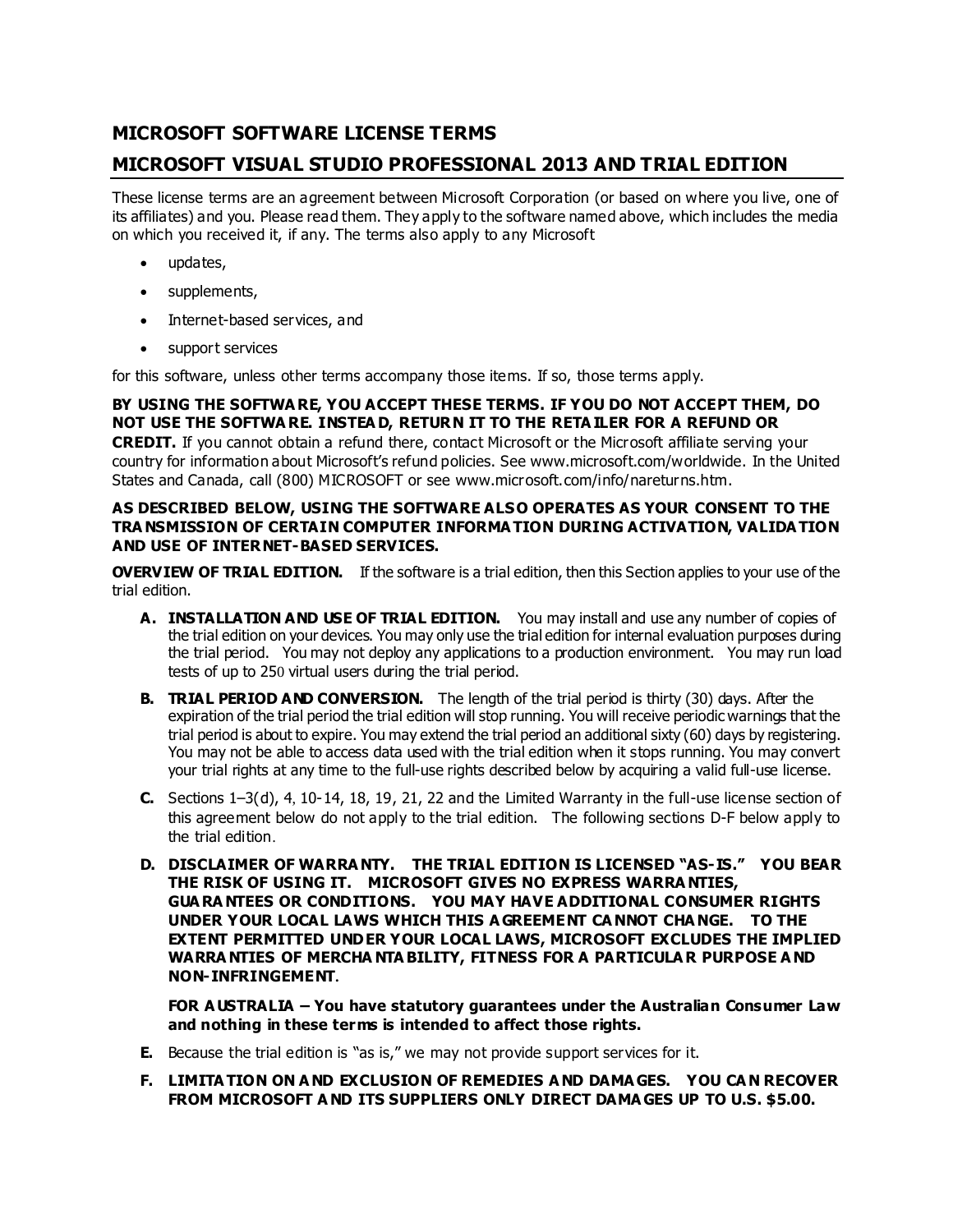# **YOU CA NNOT RECOVER A NY OTHER DA MA GES, INCLUDING CONSEQUENTIAL, LOST PROFITS, SPECIAL, INDIRECT OR INCIDENTA L DAMA GES.**

This limitation applies to

• anything related to the trial edition, services, content (including code) on third party Internet sites, or third party programs; and

• claims for breach of contract, breach of warranty, quarantee or condition, strict liability, negligence, or other tort to the extent permitted by applicable law.

It also applies even if Microsoft knew or should have known about the possibility of the damages. The above limitation or exclusion may not apply to you because your country may not allow the exclusion or limitation of incidental, consequential or other damages.

**TERMS FOR FULL-USE LICENSE FOR THE SOFTWARE: When you acquire the full-use license of the software named above, all of the license terms below apply.**

# **IF YOU COMPLY WITH THESE LICENSE TERMS, YOU HAVE THE RIGHTS BELOW FOR EACH LICENSE YOU ACQUIRE.**

### **1. OVERVIEW.**

- **a. Software.** The software includes development tools, software programs and docume ntation.
- **b. License Model.** The software is licensed on a per user basis.

# **2. INSTALLATION A ND USE RIGHTS.**

- **a. General.** One user may install and use copies of the software to design, develop, test and demonstrate your programs. You may not use the software on a server in a production environment.
- **b. Product Keys and Access Credentials.** The software allows you to access services and features using your Microsoft account or other supported login credentials. You are responsible for the use of product keys assigned to you and access to services and features using your login credentials. You may not share the product keys or login credentials with other individuals.

# **3. ADDITIONA L LICENSING REQUIREMENTS A ND/OR USE RIGHTS.**

- **a. Separation of Components.** The components of the software are licensed as a single unit. You may not separate the components and install them on different devices except as otherwise stated in this agreement.
- **b. Utilities.** The software contains certain components that are identified in the Utilities List located at [http://go.microsoft.com/fwlink/?LinkId=313603.](http://go.microsoft.com/fwlink/?LinkId=313603) Depending on the specific edition of the software, the number of Utility files you receive with the software may not be equal to the number of Utilities listed in the Utilities List. You may copy and install the Utilities you receive with the software on to other third party machines. These Utilities may only be used to debug and deploy your programs and databases you have developed with the software. You must delete all the Utilities installed onto such other machines within the earlier of (i) when you have finished debugging or deploying your programs; or (ii) thirty (30) days after installation of the Utilities on those machines.
- **c. Build Server.** The software contains certain components that are identified in the Build Server List located at [http://go.microsoft.com/fwlink/?LinkId=313603.](http://go.microsoft.com/fwlink/?LinkId=313603) You may install copies of the files listed in it, onto your build machines. You and others in your organization may use these files on your build machines solely for the purpose of compiling, building, verifying and archiving your programs or to run quality or performance tests as part of the build process on your build machines.
- **d. Font Components.** While the software is running, you may use its fonts to display and print content. You may only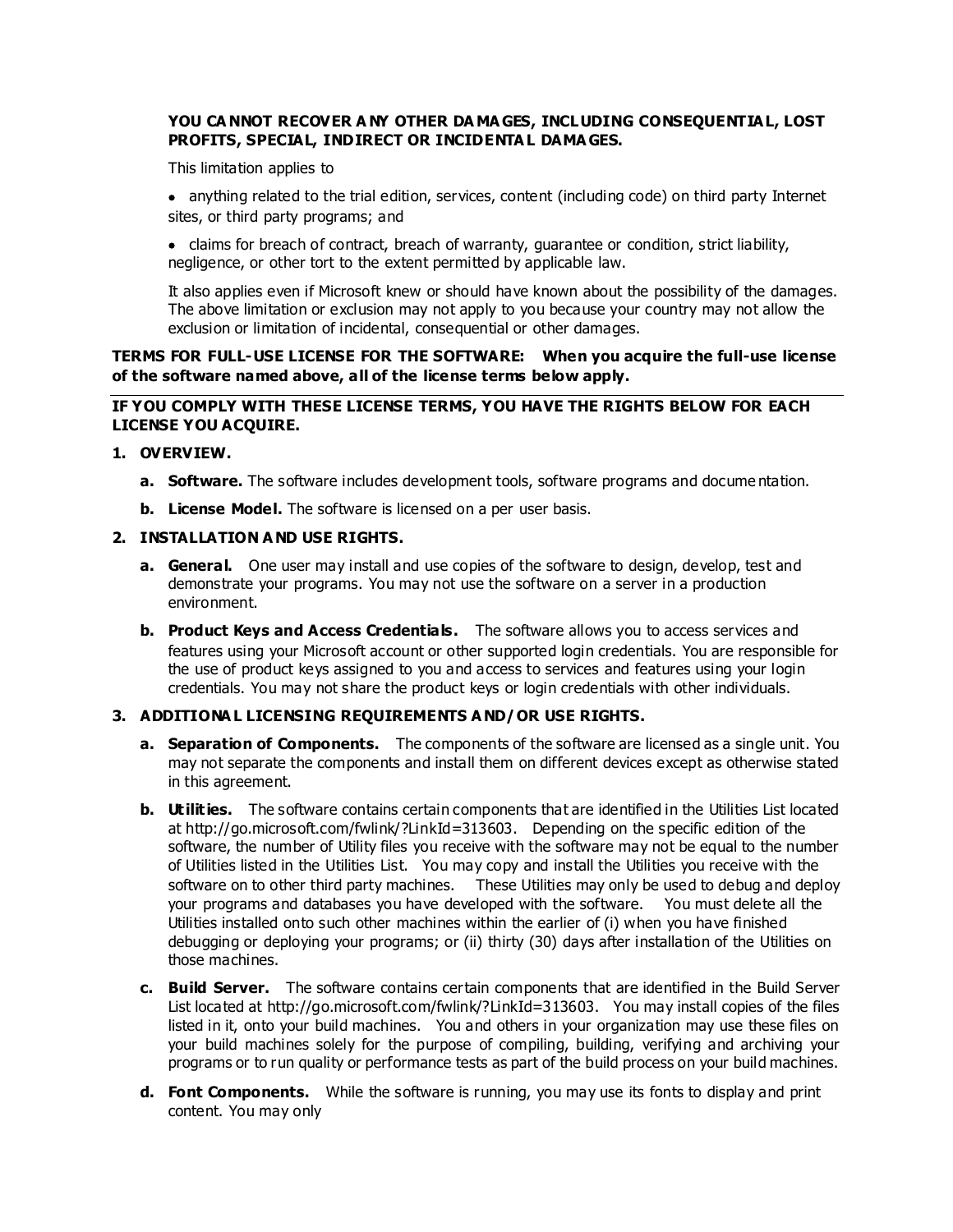- embed fonts in content as permitted by the embedding restrictions in the fonts; and
- temporarily download them to a printer or other output device to help print content.
- **e. Included Microsoft Programs.** These license terms apply to all Microsoft programs included with the software, except as otherwise noted in this agreement or in the ThirdPartyNotices file accompanying the software.
- **f. Third Party Notices.** Additional copyright notices and license terms applicable to portions of the software are set forth in the ThirdPartyNotices file accompanying the Microsoft software. In addition to any terms and conditions of any third party license identified in the ThirdPartyNotices file, the disclaimer of warranty and limitation on and exclusion of remedies and damages provisions of this agreement shall apply to all software in this distribution.
- **4. DISTRIBUTA BLE CODE.** The software contains code that you are permitted to distribute in programs you develop if you comply with the terms below. (For this Section the term "distribu tion" also means deployment of your programs for third parties to access over the Internet.)
	- **a. Right to Use and Distribute.** The code and text files listed below are **"Distributable Code."**
		- REDIST.TXT Files. You may copy and distribute the object code form of code listed on the REDIST list located at [http://go.microsoft.com/fwlink/?LinkId=313603.](http://go.microsoft.com/fwlink/?LinkId=313603)
		- Sample Code. You may copy, modify and distribute the source and object code form of code marked as "sample."
		- Image Library. You may copy and distribute images and animations in the Image Library as described in the software documentation. You may also modify that content. If you modify the content, it must be for use that is consistent with the permitted use of the unmodified content.
		- Blend Site Templates for Visual Studio. The software contains code marked as "site templates" that you are permitted to use along with your content. You may copy, modify, and distribute the source and object code form of these site templates.
		- **Blend Fonts for Visual Studio. You may distribute unmodified copies of the Buxton Sketch font,** SketchFlow Print font and SegoeMarker font.
		- Blend Styles for Visual Studio. You may copy, modify and distribute the object code form of code identified as "Sketch" or "Simple" Styles.
		- Silverlight 5 SDK Libraries. You may copy and distribute the object code form of code marked as "Silverlight Libraries", "Client Libraries", and "Server Libraries."
		- ASP.NET and Web Tooling Extensions .js Files. You may copy, modify and distribute any .js files contained in the ASP.NET Model View Controller, ASP.NET Web Pages or in the Web Tooling Extensions project templates and NuGet packages as part of your ASP.NET programs.
		- Visual Studio LightSwitch Project Templates. You may modify, copy, and distribute the .js files contained in the Visual Studio LightSwitch project templates as part of your LightSwitch programs.
		- Third Party Distribution. You may permit distributors of your programs to copy and distribute the Distributable Code as part of those programs.
	- **b. Distribution Requirements.** For any Distributable Code you distribute, you must:
		- add significant primary functionality to it in your programs;
		- for any Distributable Code having a filename extension of .lib, distribute only the results of running such Distributable Code through a linker with your program;
		- distribute Distributable Code included in a setup program only as part of that setup program without modification;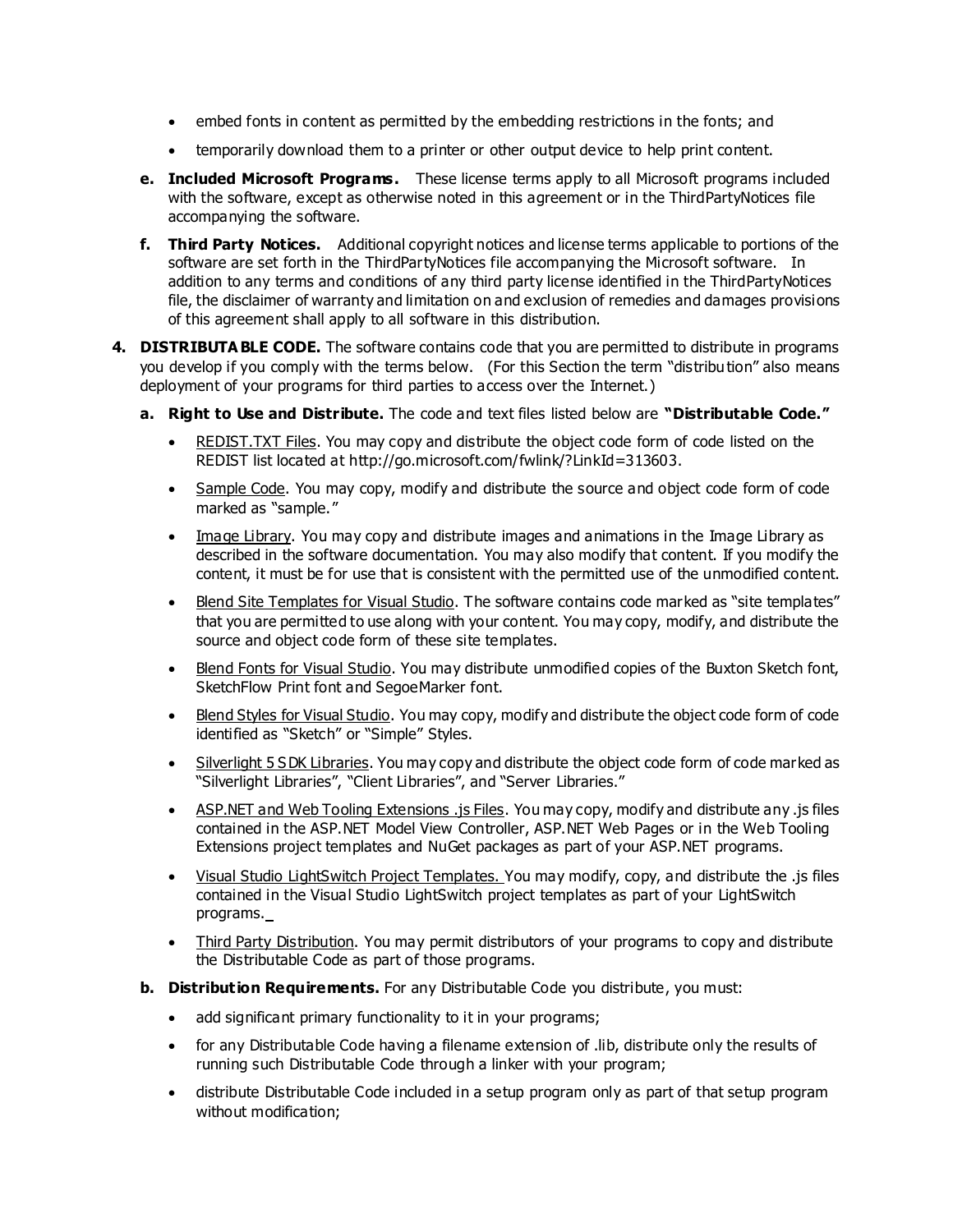- require distributors and external end users to agree to terms that protect the Distributable Code at least as much as this agreement;
- display your valid copyright notice on your programs; and
- indemnify, defend, and hold harmless Microsoft from any claims, including attorneys' fees, related to the distribution or use of your programs.
- **c. Distribution Restrictions.** You may not:
	- alter any copyright, trademark or patent notice in the Distributable Code;
	- use Microsoft's trademarks in your programs' names or in a way that suggests your programs come from or are endorsed by Microsoft;
	- distribute Distributable Code to run on a platform other than Microsoft operating systems, run-time technologies, or application platforms, except that JavaScript, CSS and HTML files included for use in websites and web applications (as opposed to Windows Library for JavaScript files covered in Section 4.d below) may be distributed to run on any platform;
	- include Distributable Code in malicious, deceptive or unlawful programs; or
	- modify or distribute the source code of any Distributable Code so that any part of it becomes subject to an Excluded License. An Excluded License is one that requires, as a condition of use, modification or distribution, that
		- the code be disclosed or distributed in source code form; or
		- others have the right to modify it.
- **d. Windows Library for JavaScript.** The software includes Windows Library for JavaScript. In addition to the other provisions of this Distributable Code section, the following also applies to your programs that work in conjunction with Windows Library for Ja vaScript. The Windows Library for JavaScript files help your programs implement the Windows design template and UI look and feel. You may copy, use and distribute these files, without modification, in programs you develop for your internal use or in programs that you develop and distribute to third parties. You may distribute programs containing the Windows Library for JavaScript files only through the Windows Store and not by any other means.

#### **e. Additional Licensing Requirements and/or Distribution Rights for Features Made Available with the Software:**

- Bing Maps. The software may include features that retrieve content such as maps, images and other data through the Bing Maps (or successor branded) application programming interface (the "Bing Maps API") to create reports displaying data on top of maps, aerial and hybrid imagery. If these features are included, you may use these features to create and view dynamic or static documents only in conjunction with and through methods and means of access integrated in the software. You may not otherwise copy, store, archive, or create a database of the content available through the Bing Maps API. You may not use the Bing Maps API to provide sensor based guidance/routing, nor use any Road Traffic Data or Bird's Eye Imagery (or associated metadata) even if available through the Bing Maps API for any purpose.
- Additional Mapping APIs. The software may include application programming interfaces that provide maps and other related mapping features and services tha t are not provided by Bing (the "Additional Mapping APIs"). These Additional Mapping APIs are subject to additional terms and conditions and may require payment of fees to Microsoft and/or third party providers based on the use or volume of use of such Additional Mapping APIs. These terms and conditions will be provided when you obtain any necessary license keys to use such Additional Mapping APIs or when you review or receive documentation related to the use of such Additional Mapping APIs.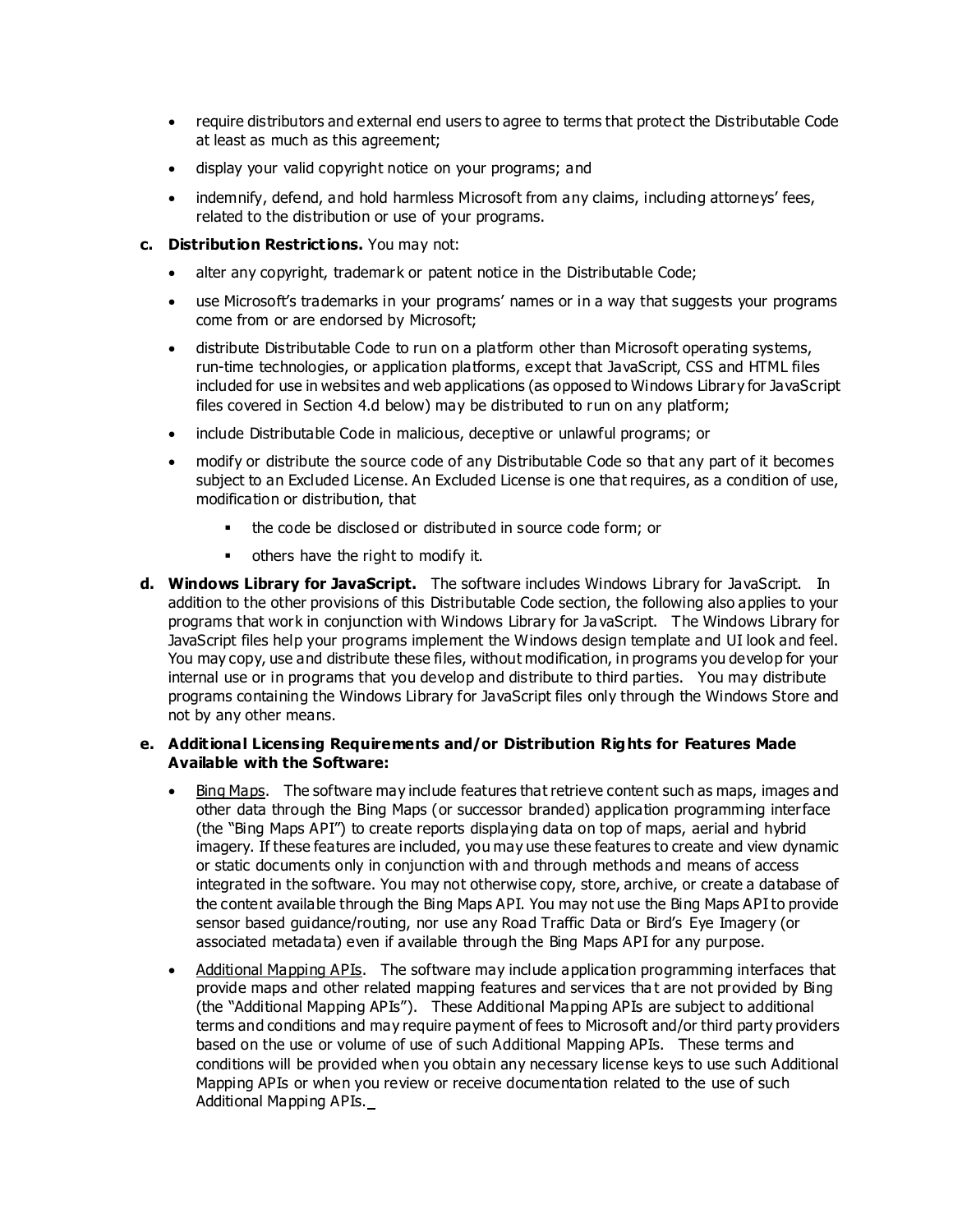Windows.Phone.Speech namespace API. Using speech recognition functionality via the Windows.Phone.Speech namespace APIs in a program requires the support of a speech recognition service. The service may require network connectivity at the time of recognition (e.g., when using a predefined grammar). In addition, the service may also collect speech-related data in order to provide and improve the service. The speech-related data may include, for example, information related to grammar size and string phrases in a grammar.

Also, in order for a user to use speech recognition on the phone they must first accept certain terms of use. The terms of use notify the user that data related to their use of the speech recognition service will be collected and used to provide and improve the service. If a user does not accept the terms of use and speech recognition is attempted by the application, the operation will not work and an error will be returned to the application.

- Location Framework. The software may contain a location framework component that enables support of location services in programs. In addition to the other limitations in this agreement, you must comply with all applicable local laws and regulations when using the location framework component or the rest of the software.
- Device ID Access. The software may contain a component that enables programs to access the device ID of the device that is running the program. In addition to the other limitations in this agreement, you must comply with all applicable local laws and regulations when using the device ID access component or the rest of the software.
- PlayReady Support. The software includes the Windows Phone Emulator, which contains Microsoft's PlayReady content access technology. Content owners use Microsoft PlayReady content access technology to help protect their intellectual property, including copyrighted content. This software uses PlayReady technology to access PlayReady-protected content and/or Microsoft Digital Rights Management (DRM) protected content. Microsoft may decide to revoke the software's ability to consume PlayReady-protected content for reasons including but not limited to (i) if a breach or potential breach of PlayReady technology occurs, (ii) proactive robustness enhancement, and (iii) if content owners require the revocation because the software fails to properly enforce restrictions on content usage. Revocation should not affect unprotected content or content protected by other content access technologies. Content owners may require you to upgrade PlayReady to access their content. If you decline an upgrade, you will not be able to access content that requires the upgrade and may not be able to install other operating system updates or upgrades.
- Microsoft Advertising SDK. If you pass precise location data or other user related data (e.g., user identifier, profile data, behaviorally tracked user data) to the Microsoft Advertising SDK for Windows Phone, then your program must (a) notify end users that it will be collecting and using user related information and providing this information to Microsoft for Microsoft's advertising use, and (b) explicitly obtain affirmative user consent (e.g. the user must click an "Accept" or continue "Install" button) for this upon download of the software and/or application. In addition, you agree to: (a) comply with certification and other requirements for Windows Phone; (b) comply with Microsoft's privacy and other policies in your collection and use of any user data; (c) not collect or use any user identifier created or provided to you by Microsoft for any purpose other than passing such identifier to a Microsoft advertising service as part of your use of the service; and (d) provide in your privacy policy and/or terms of use a link that provides users with the ability to opt out of Microsoft interest based advertising at the following location [https://choice.live.com/AdvertisementChoice/.](https://choice.live.com/AdvertisementChoice/)

#### **5. DATA.**

**a. Consent for Internet-Based Services.** Microsoft provides Internet-based services with the software. It may change or cancel them at any time. The software features described below and in the Visual Studio 2013 privacy statement connect to Microsoft or service provider computer systems over the Internet. In some cases, you will not receive a separate notice when they connect. You may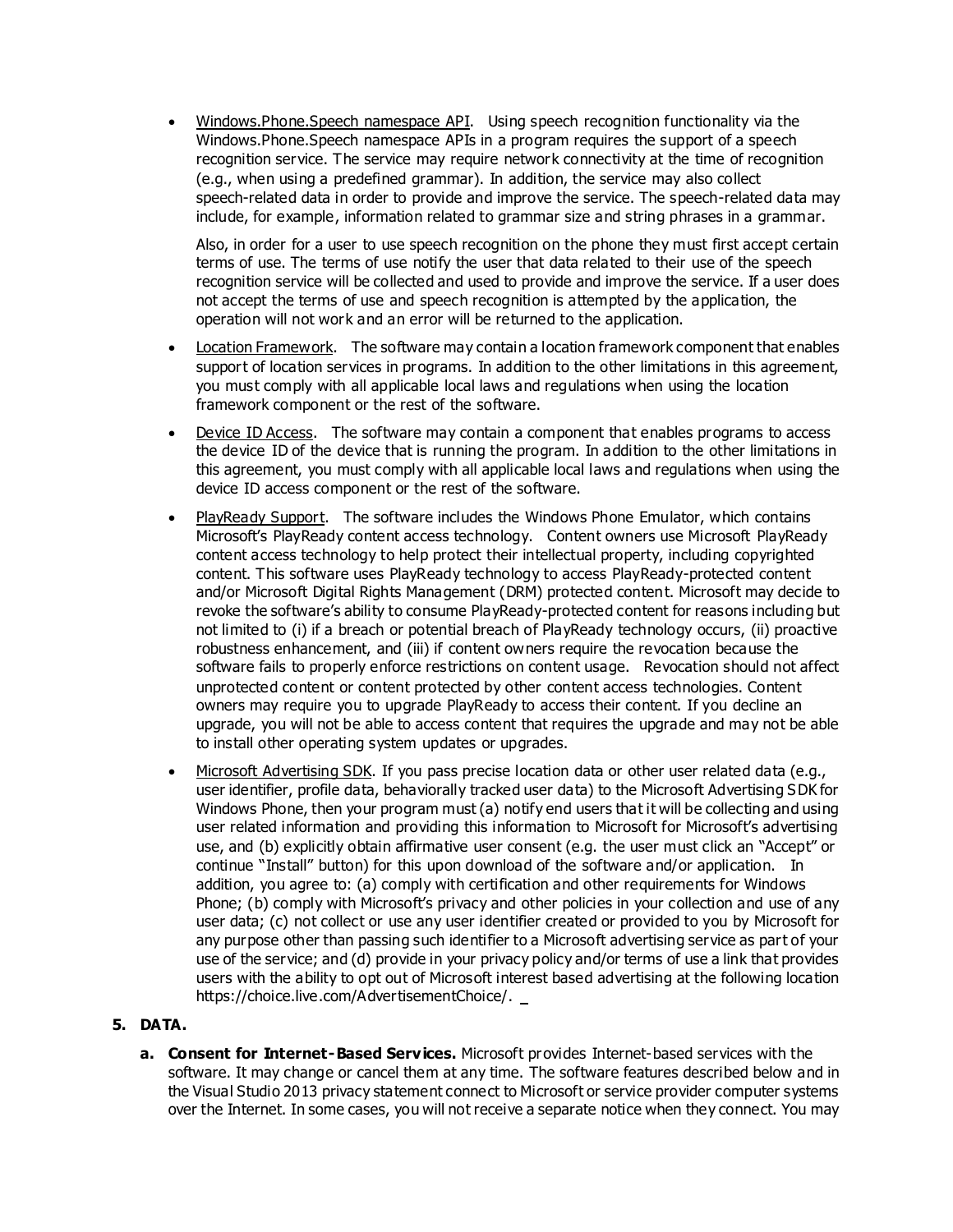switch off these features or not use them. For more information about these features, see [http://go.microsoft.com/fwlink/?LinkId=286720.](http://go.microsoft.com/fwlink/?LinkId=286720) **BY USING THESE FEA TURES, YOU CONSENT TO THE TRA NSMISSION OF THIS INFORMA TION.** Microsoft does not use the information to identify or contact you.

- **Extensions and Updates; and New Project Dialog. Extensions and Updates; and New Project** Dialog can retrieve other software through the Internet from Visual Studio Gallery, Microsoft Download Center and MSDN Samples websites. To provide this other software, Extensions and Updates; and New Project Dialog send to Microsoft the name and version of the software you are using and language code of the device where you installed the software. In addition, Extensions and Updates contains an automatic update feature that is on by default.
	- For more information about this feature, including instructions for to turning it off, see [http://go.microsoft.com/fwlink/?LinkId=286720.](http://go.microsoft.com/fwlink/?LinkId=286720) You may turn off this automatic update feature while the software is running ("opt out"). Unless you expressly opt out of this feature, the feature will (a) connect to Microsoft or service provider computer systems over the Internet, (b) use Internet protocols to send to the appropriate systems standard computer information, such as your computer's Internet protocol address, operating system, the name and version of the software you are using and language code of the device where you installed the software, and (c) prompt you to download and/or install, current updates to the software or other third party software. In some cases, you will not receive a separate notice before this feature takes effect. By installing the software, you consent to the transmission of standard computer information.
- Notification Tool Window. The software includes a notification tool window. When connected to the Internet, technologies that use the notification tool window may provide information related to extensions and other software or services that you have installed or opted into and display those updates to you. For more information please see the privacy statement [http://go.microsoft.com/fwlink/?LinkId=286720.](http://go.microsoft.com/fwlink/?LinkId=286720)
- Really Simple Syndication ("RSS") Feed. This software start page contains updated content that is supplied by means of an RSS feed online from Microsoft.
- Web Content Features. Features in the software can retrieve related content from Microsoft and provide it to you. To provide the content, these features send to Microsoft the type of operating system, name and version of the software you are using, type of browser and language code of the device where you installed the software. Examples of these features are clip art, templates, online training, online assistance, help, and Appshelp. You may choose not to use these web content features.
- Package Manager Features. For more information about these features, see the privacy statement available at go.microsoft.com/fwlink/?LinkId=205205. With respect to these package manager features, Microsoft or the third party service provider may use the computer information obtained through your use of these features, to improve its software and services. Microsoft or such third party may also share this information with others, such as hardware and software vendors that may use the information to improve how their products run with Microsoft software.
	- Open Data Protocol (OData) Service. The Microsoft NuGet-Based Package Manager and the package manager feature of Microsoft ASP.NET Web Pages will access a list of packages made available by Microsoft and third party service providers that is accessed by means of an OData service online located at go.microsoft.com/fwlink/?LinkID=206669. You may change the feed URL that the package manager feature initially points to at any time at your discretion.
- Digital Certificates. The software uses digital certificates. These digital certificates confirm the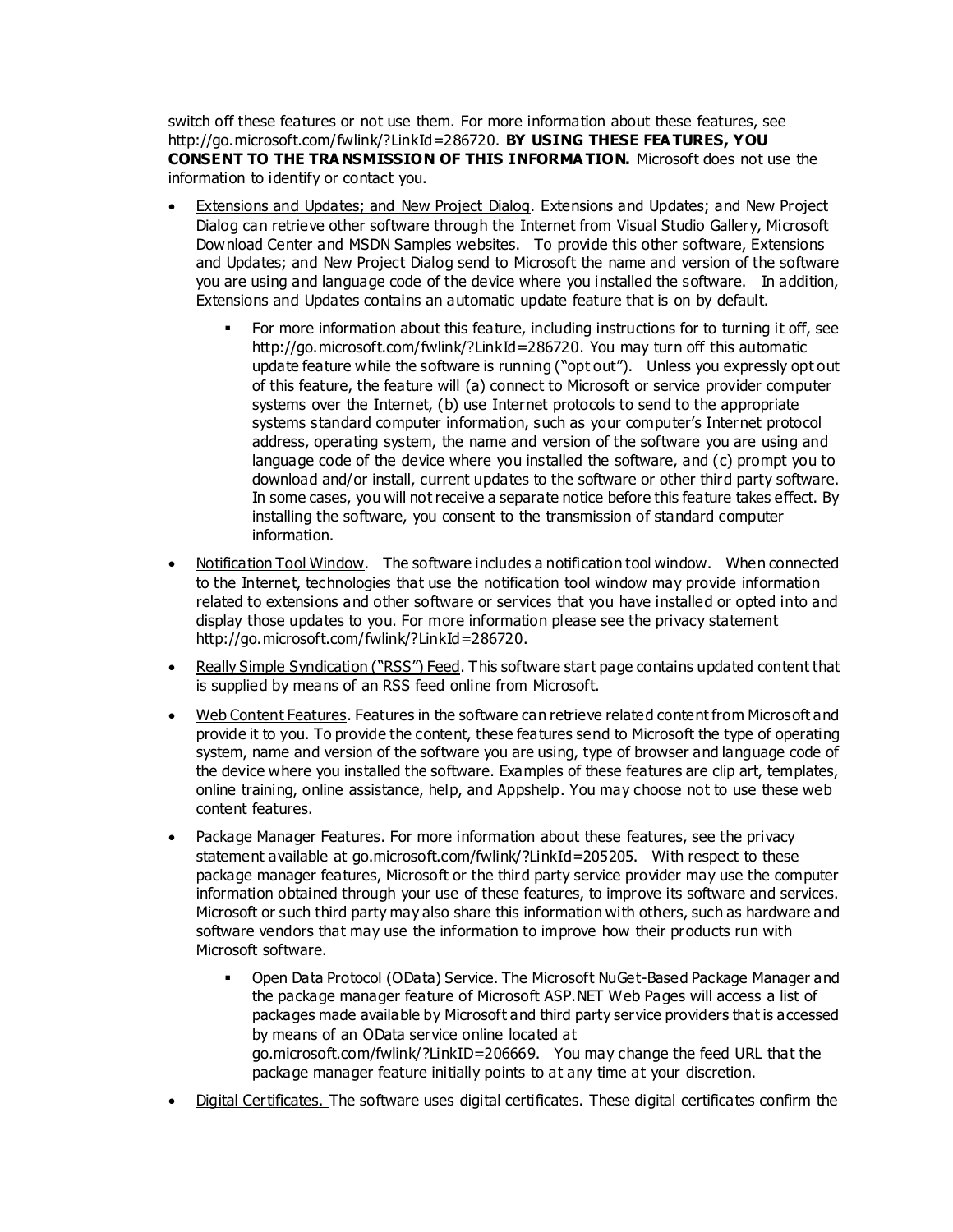identity of Internet users sending X.509 standard encrypted information. They also can be used to digitally sign files and macros to verify the integrity and origin of the file contents. The software retrieves certificates and updates certificate revocation lists using the Internet, when available.

**Misuse of Internet-based Services.** You may not use these services in any way that could harm them or impair anyone else's use of them. You may not use the services to try to gain unauthorized access to any service, data, account or network by any means.

- **b. Computer Information.** The following features use Internet protocols, which send to the appropriate systems computer information, such as your Internet protocol address, the type of operating system, browser and name and version of the software you are using, and the language code of the device where you installed the software. Microsoft uses this information to make the Internet-based services available to you.
	- Visual Studio Experience Improvement Program. This software uses the Visual Studio Experience Improvement Program ("VSEIP") which is on by default. VSEIP helps Microsoft collect information about problems that you have while using the software. Microsoft also uses VSEIP Information to improve its software and services. Microsoft may also share VSEIP data with others, such as agents acting on Microsoft's behalf and hardware and software vendors to improve how their products run with Microsoft software. To learn more about VSEIP, including how you can opt out, see go.microsoft.com/fwlink/?LinkId=286720.
	- Data Collected Automatically. Microsoft automatically collects information identifying your installed Microsoft product, the operating system of the device, the CPU architecture of the operating system and data regarding the success or failure of the installation of the software, data identifying the cause of a crash in the product and information about the product license which is in use. Microsoft does not use this information to identify or contact you. For more information about privacy, see [http://go.microsoft.com/fwlink/?LinkId=286720.](http://go.microsoft.com/fwlink/?LinkId=286720)
- **c. Microsoft Accounts in Visual Studio.** If you are running the software on Windows 8, Windows 7 with sign-in assistant, or any other version of Windows that supports providing a Microsoft account directly to the software and you are signed into a Microsoft account in those versions of Windows, you may automatically be signed into the software and Visual Studio services accessed by the software using the same Microsoft account. This allows you to access services within the software and roam the software's settings without being asked to reenter your Microsoft account credentials each time you start the software. For more information about signing into the software and the services available therein with a Microsoft account, see the privacy statement [http://go.microsoft.com/fwlink/?LinkId=286720.](http://go.microsoft.com/fwlink/?LinkId=286720)
- **d. Use of Information.** Microsoft may use the computer and services information to improve its software and services. Microsoft may also share it with others, such as hardware and software vendors. They may use the information to improve how their products run with Microsoft software.
- **6. MICROSOFT .NET FRAMEWORK BENCHMA RK TESTING.** The software includes one or more components of the .NET Framework (".NET Components"). You may conduct internal benchmark testing of those components. You may disclose the results of any benchmark test of those components, provided that you comply with the conditions set forth at go.microsoft.com/fwlink/?LinkID=66406. Notwithstanding any other agreement you may have with Microsoft, if you disclose such benchmark test results, Microsoft shall have the right to disclose the results of benchmark tests it conducts of your products that compete with the applicable .NET Component, provided it complies with the same conditions set forth at go.microsoft.com/fwlink/?LinkID=66406.

# **7. OTHER INCLUDED MICROSOFT SOFTWA RE COMPONENTS:**

 **Microsoft SQL Server, Microsoft SharePoint, Windows Software Development Kit (Windows SDK) and Components of Microsoft Office .** The software is accompanied by Microsoft SQL Server software, Microsoft SharePoint software, including SharePoint Windows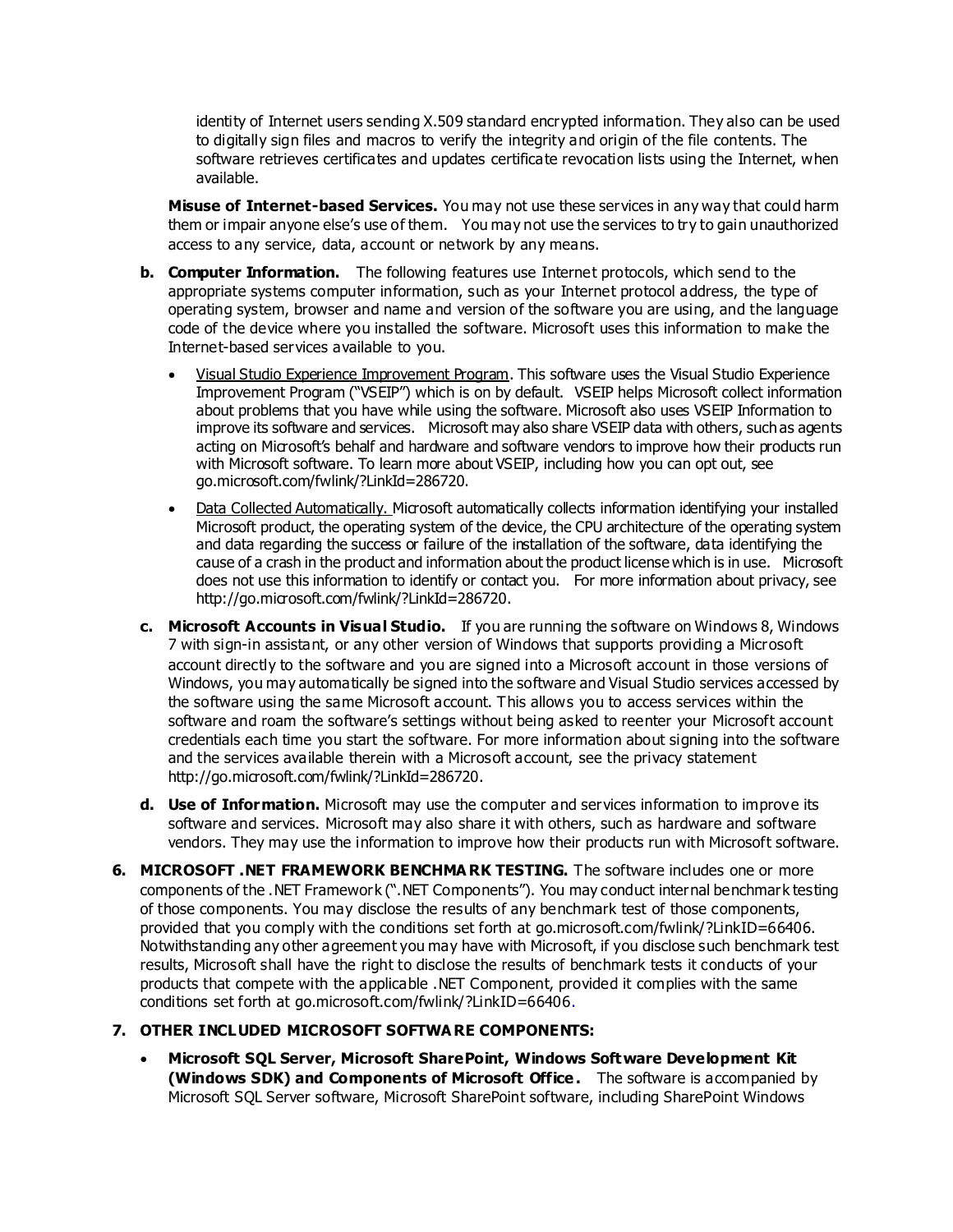Identity Foundation Extensions, Windows SDKs and certain components of Microsoft Office software, which are all licensed to you under their own terms. The license terms for these software components are located in the "Licenses" folder of the software installation directory. If you do not agree to the license terms for these software components, you may not use them.

- **Windows Components.** The software includes Microsoft .NET Framework software, certain .dll's related to Microsoft Build technologies, Windows Identity Foundation, Windows Web Services (WWS) for Windows 2008 and Windows Library for JavaScript components. These software components are part of Windows and are licensed to you under separate Windows license terms or as a supplement to a Windows license. The product lifecycle support and license terms for the applicable Windows product apply to your use of these Windows components.
- **Microsoft Components Provided for Use with the Software.** The software includes compilers, languages, runtimes, environments, and other resources that enable development for many Microsoft platforms. As a convenience to our Visual Studio customers, the software may install certain Microsoft SDKs and other Microsoft components that target and support those platforms. These components may be licensed and supported under their own terms and policies. The license terms for these software components are located in the "Licenses" folder of the software installation directory. If you do not agree to the license terms for these software components, you may not use them.
- **8. PACKA GE MA NA GER A ND THIRD PARTY SOFTWARE INSTALLATION FEA TURES.** The software includes the following features (each a "Feature"), each of which enables you to obtain software applications or packages through the Internet from other sources: Extension Manager, New Project Dialog, Web Platform Installer, Microsoft NuGet-Based Package Manager, and the package manager feature of Microsoft ASP.NET Web Pages. Those software applications and packages available through the Features are offered and distributed in some cases by third parties and in some cases by Microsoft, but each such application or package is licensed to you under its own terms. Microsoft is not distributing or licensing any of the third-party applications or packages to you, but instead, as a convenience, enables you to use the Features to access or obtain those applications or packages directly from the third-party application or package providers. By using the Features, you acknowledge and agree that:
	- you are obtaining the applications or packages from such third parties and under separate license terms applicable to each application or package (including, with respect to the package-manager Features, any terms applicable to software dependencies that may be included in the package).
	- **MICROSOFT MAKES NO REPRESENTA TIONS, WARRA NTIES OR GUA RA NTEES AS TO THE FEED OR GALLERY URL, A NY FEEDS OR GALLERIES FROM SUCH URL, THE INFORMA TION CONTA INED THEREIN, OR A NY SOFTWA RE APPLICA TIONS OR PACKA GES REFERENCED IN OR ACCESSED BY YOU THROUGH SUCH FEEDS OR GA LLERIES. MICROSOFT GRA NTS YOU NO LICENSE RIGHTS FOR THIRD-PARTY SOFTWARE APPLICATIONS OR PACKA GES THA T ARE OBTA INED USING THE FEA TURES.**
- **9. SCOPE OF LICENSE.** The software is licensed, not sold. This agreement only gives you some rights to use the software. Microsoft reserves all other rights. Unless applicable law gives you more rights despite this limitation, you may use the software only as expressly permitted in this agreement. In doing so, you must comply with any technical limitations in the software that only allow you to use it in certain ways. For more information, see [www.microsoft.com/licensing/userights.](http://www.microsoft.com/licensing/userights) You may not
	- disclose the results of any benchmark tests of the software to any third party without Microsoft's prior written approval, however, this does not apply to the Microsoft .NET Framework (see Section 6);
	- work around any technical limitations in the software;
	- reverse engineer, decompile or disassemble the software, or otherwise attempt to derive the source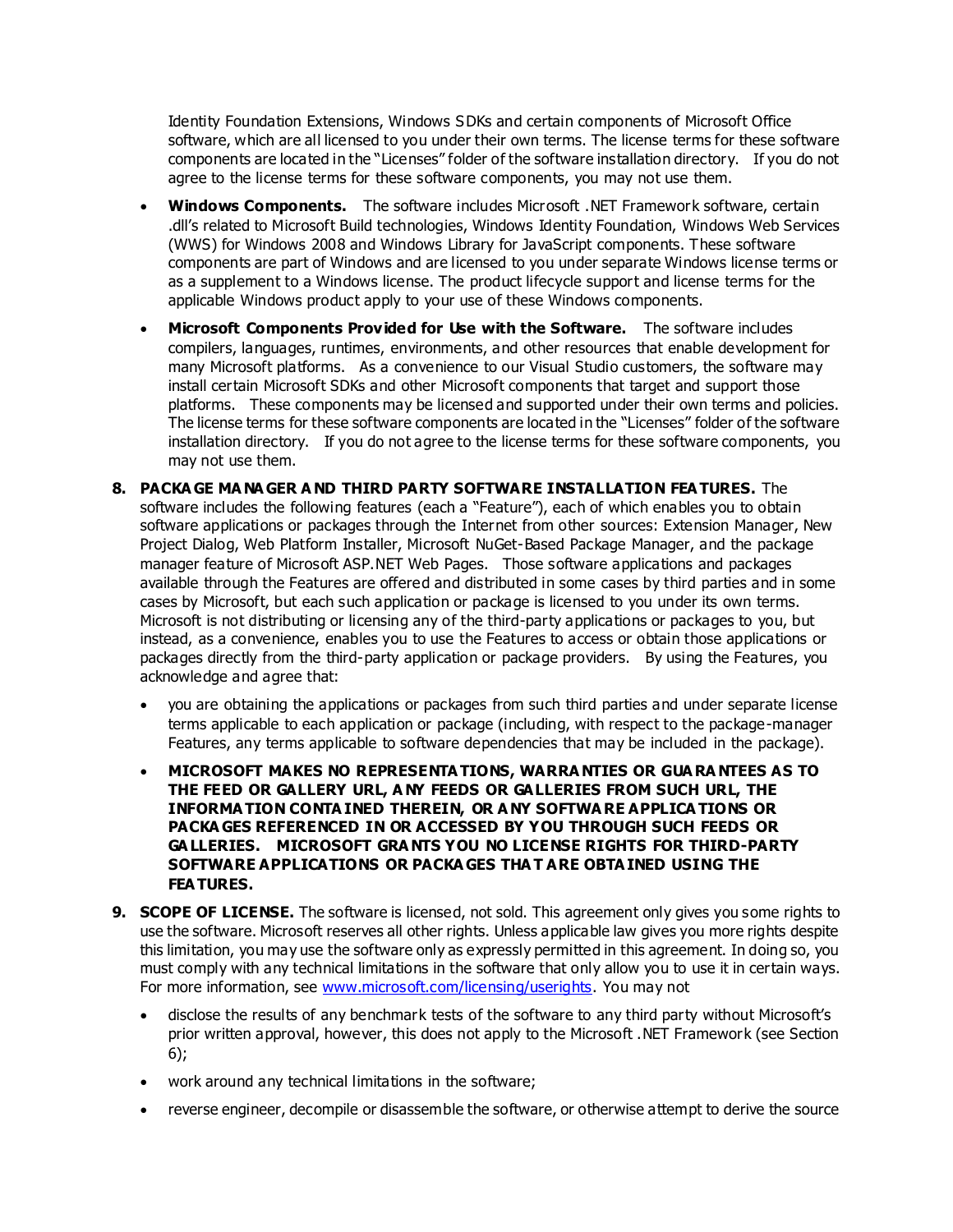code for the software except, and solely to the extent: (i) permitted by applicable law, despite this limitation; or (ii) required to debug changes to any libraries licensed under the GNU Lesser General Public License which are included with and linked to by the software;

- remove, minimize, block or modify any logos, trademarks, copyright, digital watermarks, or other notices of Microsoft or its suppliers that are included in the software, including any content made available to you through the software;
- share or otherwise distribute documents, text or images created using the software Data Mapping Services features;
- make more copies of the software than specified in this agreement or allowed by applicable law, despite this limitation;
- publish the software, including any application programming interfaces included in the software, for others to copy;
- use the software in any way that is against the law;
- rent, lease or lend the software; or
- use the software for commercial software hosting services.

### **10. BACKUP COPY.**

- **a. Media.** If you acquired the software on a disc or other media, you may make one backup copy of the media. You may use it only to reinstall the software on your devices.
- **b. Electronic Download.** If you acquired and downloaded the software online, you may make one copy of the software on a disc or other media in order to install the software on your devices. You may also use it to reinstall the software on your devices.
- **11. DOCUMENTA TION.** Any person that has valid access to your computer or internal network may copy and use the documentation for your internal, reference purposes.
- **12. NOT FOR RESALE SOFTWA RE.** You may not sell software marked as "NFR" or "Not for Resale."
- **13. DOWNGRA DE.** You may install and use this version and an earlier version of the software at the same time. This agreement applies to your use of the earlier version. If the earlier version includes different components, any terms for those components in the agreement that comes with the earlier version apply to your use of them. Microsoft is not obligated to supply earlier versions to you. You are not entitled to use the earlier version if you have acquired a non-perpetual license or if your license is Not for Resale.
- **14. PROOF OF LICENSE.** If you acquired the software on a disc or other media, your proof of license is the genuine Microsoft certificate of authenticity label with the accompanying genuine product key and your proof of purchase. If you purchased and downloaded the software online, your proof of license is the genuine Microsoft product key for the software which you received with your purchase and your proof of purchase from an authorized electronic supplier of genuine Microsoft software. Proof of purchase may be subject to verification by your merchant's records. To identify genuine Microsoft software, see [www.howtotell.com.](www.howtotell.com)
- **15. TRA NSFER TO A THIRD PARTY.** The first licensee of the software may transfer it and this license agreement directly to another party. Before the transfer, that party must agree that this agreement applies to the transfer and use of the software. The transfer must include the software, genuine Microsoft product key, and (if applicable) the Proof of License label. The first licensee must uninstall all copies of the software before transferring it separately from the device. The first licensee may not retain any copies of the genuine Microsoft product key to be transferred, and may only retain copies of t he software if otherwise licensed to do so. **If you have acquired a non-perpetual license to use the software or if the software is marked Not for Resale you may not transfer the software or the software license agreement to another party.**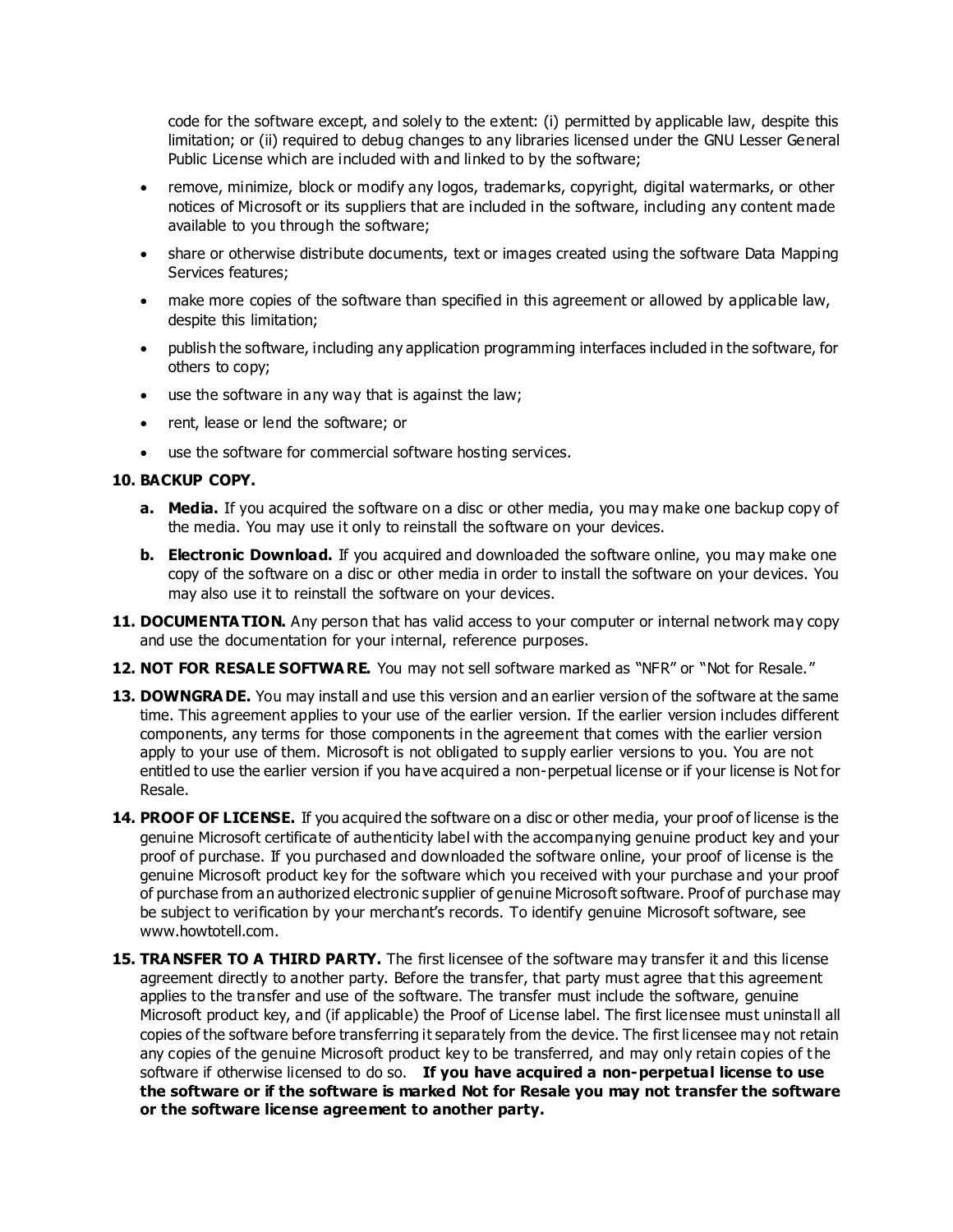# **16. NOTICE ABOUT THE H.264/AVC VISUAL STA NDARD, A ND THE VC-1 VIDEO STA NDARD.**

This software may include H.264/MPEG-4 AVC and/or VC-1 decoding technology. MPEG LA, L.L.C. requires this notice:

THIS PRODUCT IS LICENSED UNDER THE H.264/AVC AND THE VC-1 PATENT PORTFOLIO LICENSES FOR THE PERSONAL AND NON-COMMERCIAL USE OF A CONSUMER TO (i) ENCODE VIDEO IN COMPLIANCE WITH THE ABOVE STANDARDS ("VIDEO STANDARDS") AND/OR (ii) DECODE AVC, AND VC-1 VIDEO THAT WAS ENCODED BY A CONSUMER ENGAGED IN A PERSONAL AND NON-COMMERCIAL ACTIVITY AND/OR WAS OBTAINED FROM A VIDEO PROVIDER LICENSED TO PROVIDE SUCH VIDEO. NONE OF THE LICENSES EXTEND TO ANY OTHER PRODUCT REGARDLESS OF WHETHER SUCH PRODUCT IS INCLUDED WITH THIS SOFTWARE IN A SINGLE ARTICLE. NO LICENSE IS GRANTED OR SHALL BE IMPLIED FOR ANY OTHER USE. ADDITIONAL INFORMATION MAY BE OBTAINED FROM MPEG LA, L.L.C. SEE [WWW.MPEGLA.COM.](WWW.MPEGLA.COM)

For clarification purposes, this notice does not limit or inhibit the use of the software for normal business uses that are personal to that business which do not include (i) redistribution of the decoding technology to third parties, or (ii) creation of content with the VIDEO STANDARDS compliant technologies for distribution to third parties.

- **17. <b>EXPORT RESTRICTIONS.** The software is subject to United States export laws and regulations. You must comply with all domestic and international export laws and regulations that apply to the software. These laws include restrictions on destinations, end users and end use. For additional information, see [www.microsoft.com/exporting.](www.microsoft.com/exporting)
- **18. SUPPORT SERVICES.** Microsoft provides support services for the software as described at [www.support.microsoft.com/common/international.aspx.](www.support.microsoft.com/common/international.aspx)
- **19. ENTIRE A GREEMENT.** This agreement (including the warranty below), and the terms for supplements, updates, Internet-based services and support services that you use, are the entire agreement for the software and support services.

# **20. APPLICA BLE LAW.**

- **a. United States.** If you acquired the software in the United States, Washington state law governs the interpretation of this agreement and applies to claims for breach of it, regardless of conflict of laws principles. The laws of the state where you live govern all other claims, including claims under state consumer protection laws, unfair competition laws, and in tort.
- **b. Outside the United States.** If you acquired the software in any other country, the laws of that country apply.
- **21. LEGA L EFFECT.** This agreement describes certain legal rights. You may have other rights under the laws of your state or country. You may also have rights with respect to the party from whom you acquired the software. This agreement does not change your rights under the laws of your state or country if the laws of your state or country do not permit it to do so.

# **22. LIMITA TION ON A ND EXCLUSION OF DAMA GES. YOU CA N RECOVER FROM MICROSOFT AND ITS SUPPLIERS ONLY DIRECT DAMA GES UP TO THE AMOUNT YOU PA ID FOR THE SOFTWARE. YOU CA NNOT RECOVER A NY OTHER DAMA GES, INCLUDING CONSEQUENTIA L, LOST PROFITS, SPECIA L, INDIRECT OR INCIDENTAL DA MA GES.**

This limitation applies to

- anything related to the software, services, content (including code) on third party Internet sites, or third party programs; and
- claims for breach of contract, breach of warranty, guarantee or condition, strict liability, negligence, or other tort to the extent permitted by applicable law.

It also applies even if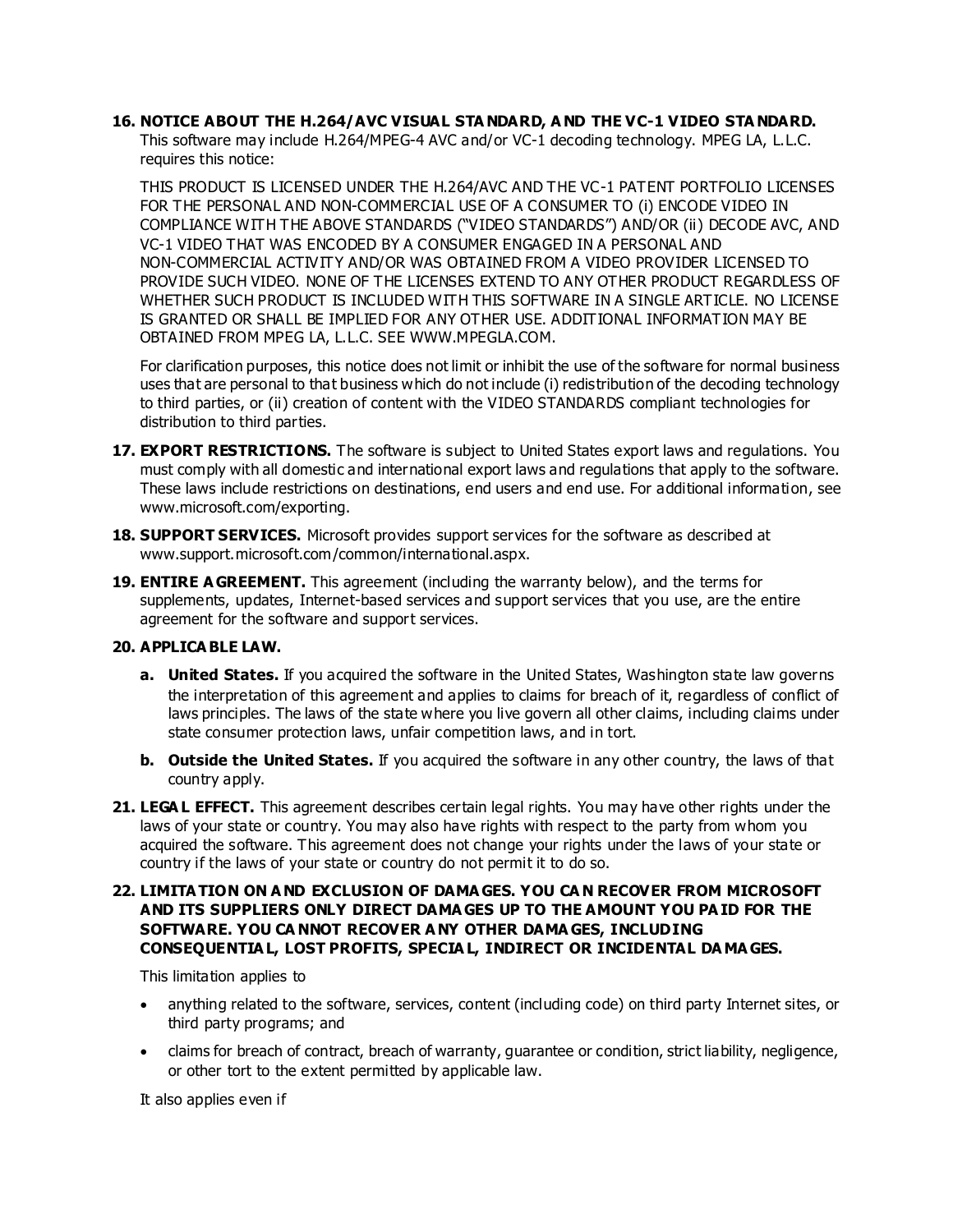- repair, replacement or a refund for the software does not fully compensate you for any losses; or
- Microsoft knew or should have known about the possibility of the damages.

Some states do not allow the exclusion or limitation of incidental or consequential damages, so the above limitation or exclusion may not apply to you. They also may not apply to you because your country may not allow the exclusion or limitation of incidental, consequential or other damages.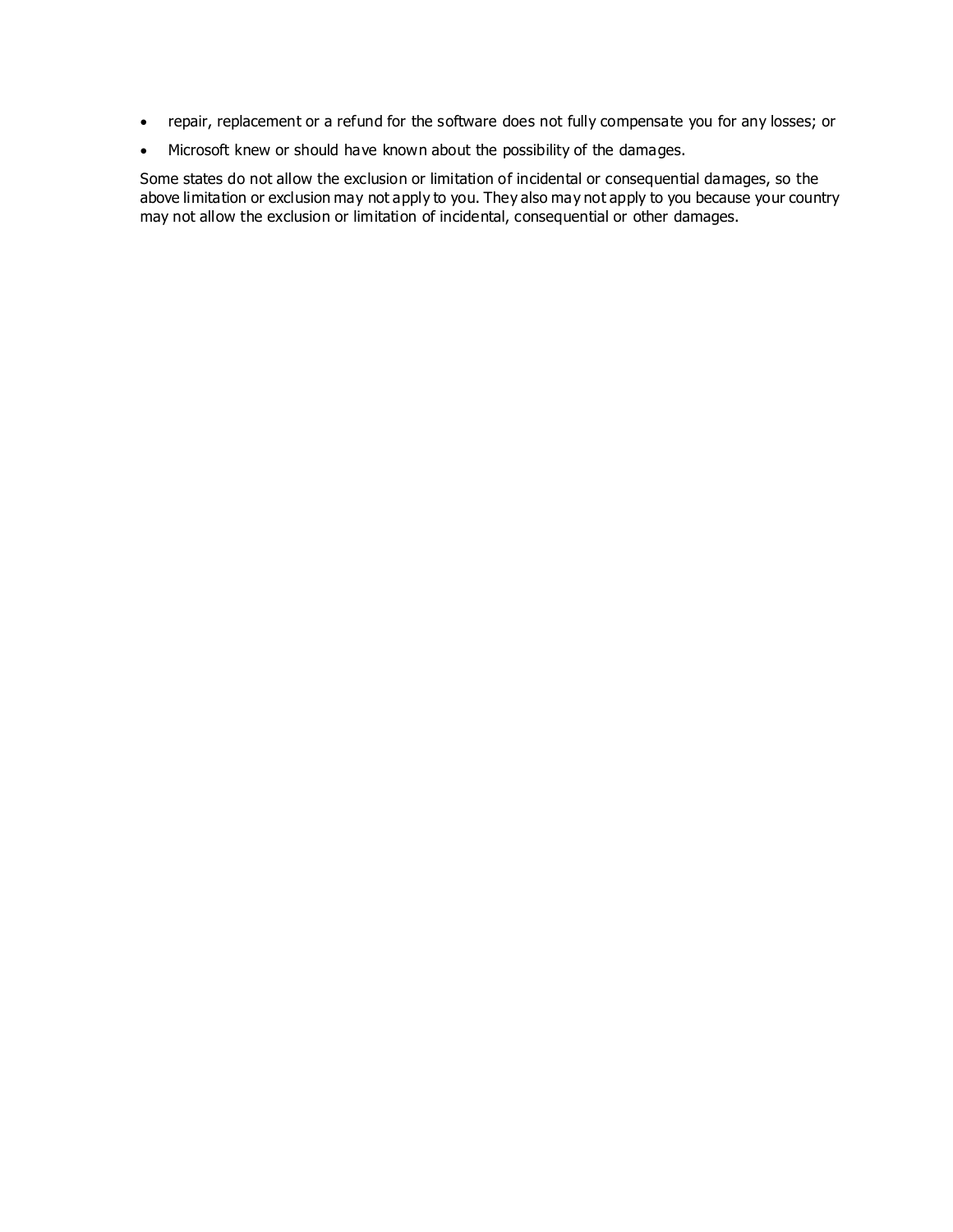#### **\*\*\*\*\*\*\*\*\*\*\*\*\*\*\*\*\*\*\*\*\*\*\*\*\*\*\*\*\*\*\*\*\*\*\*\*\*\*\*\*\*\*\*\*\*\*\*\*\*\*\*\*\*\*\*\*\*\*\*\*\*\*\*\*\*\*\*\*\*\*\*\***

#### **LIMITED WARRA NTY**

**A. LIMITED WARRA NTY.** If you follow the instructions, the software will perform substantially as described in the Microsoft materials that you receive in or with the software.

References to "limited warranty" are references to the express warranty provided by Microsoft. This warranty is given in addition to other rights and remedies you may have under law, including your rights and remedies in accordance with the statutory guarantees under local Consumer Law.

**B. TERM OF WARRA NTY; WARRA NTY RECIPIENT; LENGTH OF A NY IMPLIED WARRA NTIES. THE LIMITED WARRA NTY COVERS THE SOFTWA RE FOR ONE YEAR A FTER ACQUIRED BY THE FIRST USER. IF YOU RECEIVE SUPPLEMENTS, UPDA TES, OR REPLACEMENT SOFTWARE DURING THA T YEAR, THEY WILL BE COVERED FOR THE REMA INDER OF THE WARRA NTY OR 30 DAYS, WHICHEVER IS LONGER.** If the first user transfers the software, the remainder of the warranty will apply to the recipient.

**TO THE EXTENT PERMITTED BY LAW, A NY IMPLIED WARRA NTIES, GUARA NTEES OR CONDITIONS LAST ONLY DURING THE TERM OF THE LIMITED WARRA NTY.** Some states do not allow limitations on how long an implied warranty lasts, so these limitations may not apply to you. They also might not apply to you because some countries may not allow limitations on how long an implied warranty, guarantee or condition lasts.

- **C. EXCLUSIONS FROM WARRA NTY.** This warranty does not cover problems caused by your acts (or failures to act), the acts of others, or events beyond Microsoft's reasonable control.
- **D. REMEDY FOR BREA CH OF WARRA NTY. MICROSOFT WILL REPA IR OR REPLACE THE SOFTWARE AT NO CHARGE. IF MICROSOFT CA NNOT REPA IR OR REPLACE IT, MICROSOFT WILL REFUND THE AMOUNT SHOWN ON YOUR RECEIPT FOR THE SOFTWA RE. IT WILL ALSO REPA IR OR REPLACE SUPPLEMENTS, UPDA TES A ND REPLACEMENT SOFTWA RE AT NO CHARGE. IF MICROSOFT CA NNOT REPA IR OR REPLACE THEM, IT WILL REFUND THE AMOUNT YOU PA ID FOR THEM, IF A NY. YOU MUST UNINSTA LL THE SOFTWARE A ND RETURN A NY MEDIA A ND OTHER ASSOCIA TED MATERIALS TO MICROSOFT WITH PROOF OF PURCHASE TO OBTA IN A REFUND. THESE ARE YOUR ONLY REMEDIES FOR BREACH OF THE LIMITED WARRA NTY.**
- **E. CONSUMER RIGHTS NOT A FFECTED. YOU MAY HAVE ADDITIONAL CONSUMER RIGHTS UNDER YOUR LOCAL LAWS, WHICH THIS A GREEMENT CA NNOT CHA NGE.**
- **F. WARRA NTY PROCEDURES.** You need proof of purchase for warranty service.
	- **1. United States and Canada.** For warranty service or information about how to obtain a refund for software acquired in the United States and Canada, contact Microsoft at
		- (800) MICROSOFT;
		- Microsoft Customer Service and Support, One Microsoft Way, Redmond, WA 98052-6399; or
		- visit [www.microsoft.com/info/nareturns.htm.](www.microsoft.com/info/nareturns.htm)
	- **2. Europe, Middle East and Africa.** If you acquired the software in Europe, the Middle East or Africa, Microsoft Ireland Operations Limited makes this limited warranty. To make a claim under this warranty, you should contact either
		- Microsoft Ireland Operations Limited, Customer Care Centre, Atrium Building Block B, Carmanhall Road, Sandyford Industrial Estate, Dublin 18, Ireland; or
		- the Microsoft affiliate serving your country (see [www.microsoft.com/worldwide\)](www.microsoft.com/worldwide).
	- **3. Australia.** If you acquired the software in Australia, contact Microsoft to make a claim at